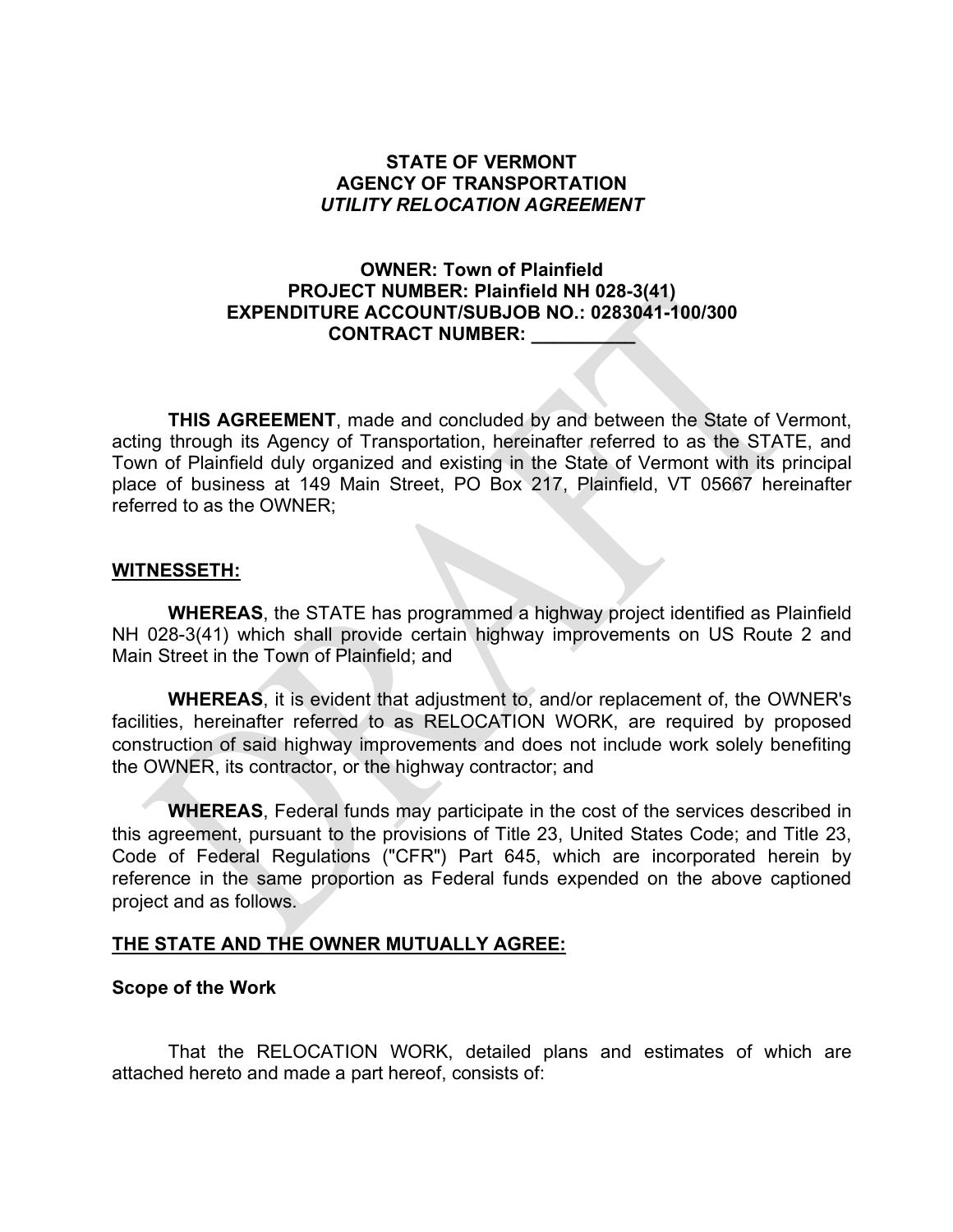a. Preliminary engineering and associated costs described as follows:

Engineering cost associated with the relocation of municipally owned water and sewer mains.

b. Right-of-way acquisition (easements, rights of entry, etc.), described as follows:

Right-of-Way will be acquired by the STATE.

c. Construction work to be accomplished by the OWNER described as follows:

None

d. Construction work to be accomplished for the OWNER by the STATE acting through its highway prime contractor, described as follows:

Relocation of existing municipal water and sewer main and associated apparatuses to accommodate VTrans project Plainfield NH 028-3(41).

e. Quality control and on-the-job inspection of the work described in paragraph (d) above, by the OWNER or a representative contracted by the STATE on behalf of the OWNER:

Inspection of water and sewer installation by OWNER and Engineering Consultant.

#### **Payment**

a. State and/or Federal funds will participate, at the pro rata share applicable, for costs for the RELOCATION WORK in accordance with 23 C.F.R. 645.107, in that …

1. the utility has the right of occupancy in its existing location because it holds the

fee, an easement, or other real property interest, the damaging or taking of which is compensable in eminent domain.

2. the utility occupies privately or publicly owned land, including public road or street right-of-way, and the Agency of Transportation certifies that the payment by the Agency is made pursuant to a law authorizing such payment.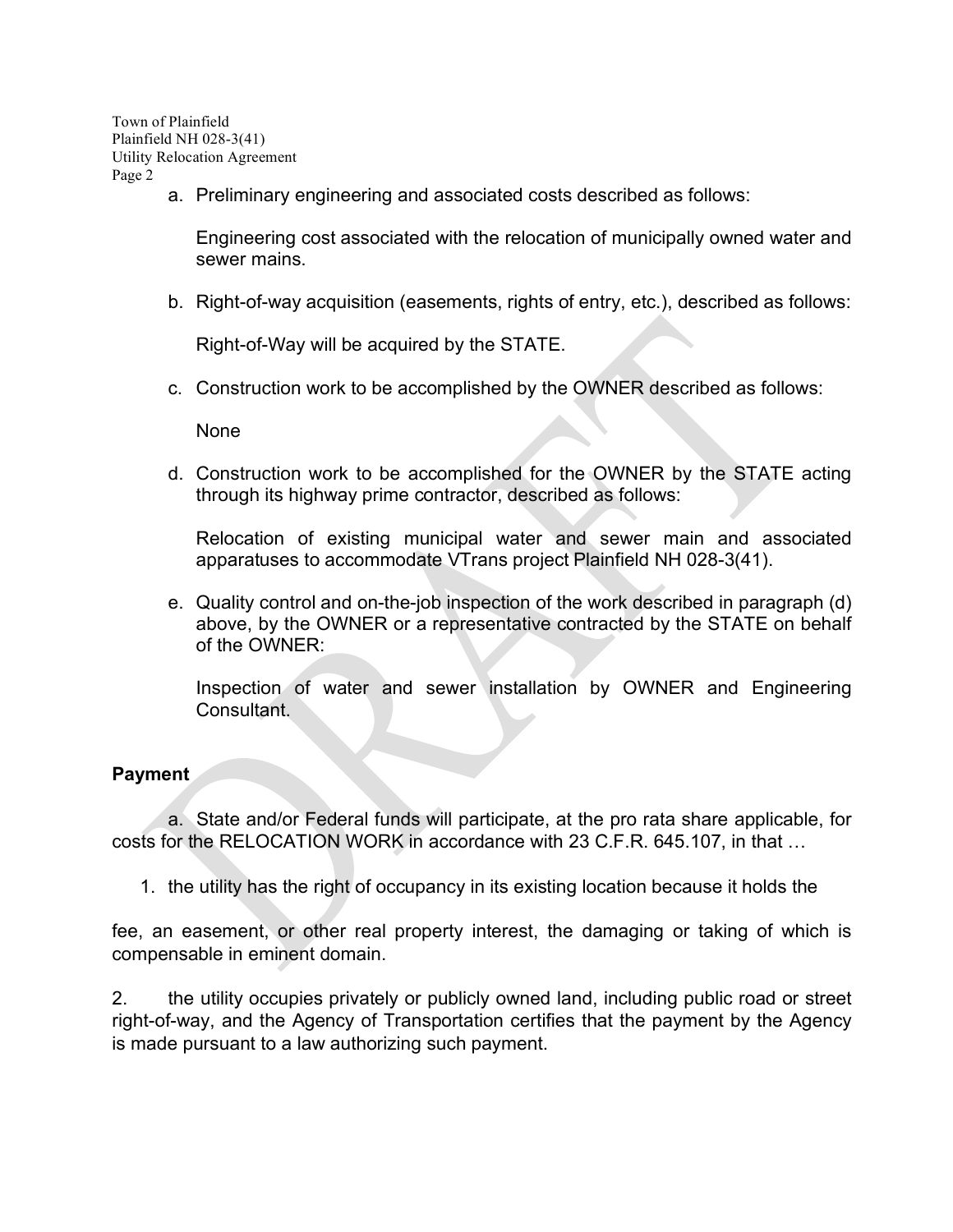3. the utility occupies publicly owned land, including public road and street right-ofway, and is owned by a public agency or political subdivision of the State, and is not required by law or agreement to move at its own expense, and the Agency certifies that the Agency has the legal authority or obligation to make such payments.

a. Cost components of the estimates, noted in Scope of Work, are allocated and itemized:

|                                   | <b>OWNER'S COST</b> | STATE'S COST | <b>TOTAL COST</b> |
|-----------------------------------|---------------------|--------------|-------------------|
| PRELIMINARY ENGINEERING           | \$38,920.00         | \$31,080.00  | \$7 0,000.00      |
| RIGHT-OF-WAY                      | N/A                 | N/A          | N/A               |
| <b>CONSTRUCTION WORK BY</b>       | N/A                 | N/A          | N/A               |
| <b>OWNER</b>                      |                     |              |                   |
| <b>CONSTRUCTION WORK BY</b>       | \$233,798.00        | \$186,702.00 | \$420,500.00      |
| <b>STATE</b>                      |                     |              |                   |
| <b>CONSTRUCTION ENGINEERING /</b> | \$38,920.00         | \$31,080.00  | \$7 0,000.00      |
| <b>QUALITY CONTROL</b>            |                     |              |                   |
| <b>TOTALS</b>                     | \$311,638.00        | \$248,862.00 | \$560,500.00      |

b. The OWNER will reimburse the STATE for actual cost in accordance with Title 23, Code of Federal Regulations, Chapter 1, Part 645.117. Cost estimated to be \$560,500.00.

c. Reimbursement for any of the above estimated amounts, which are based on actual costs of the work, shall be 55.6% percent of the actual direct and related indirect costs. The basis for arriving at this percentage is attached hereto.

Outside State ROW

- Water laterals outside of State ROW = 43'
- Water main outside of State ROW = 197'
- Sewer main outside of State ROW = 275'
- Sewer laterals outside of State ROW = zero

Total Outside State ROW = 515' (44.4%)

Inside State ROW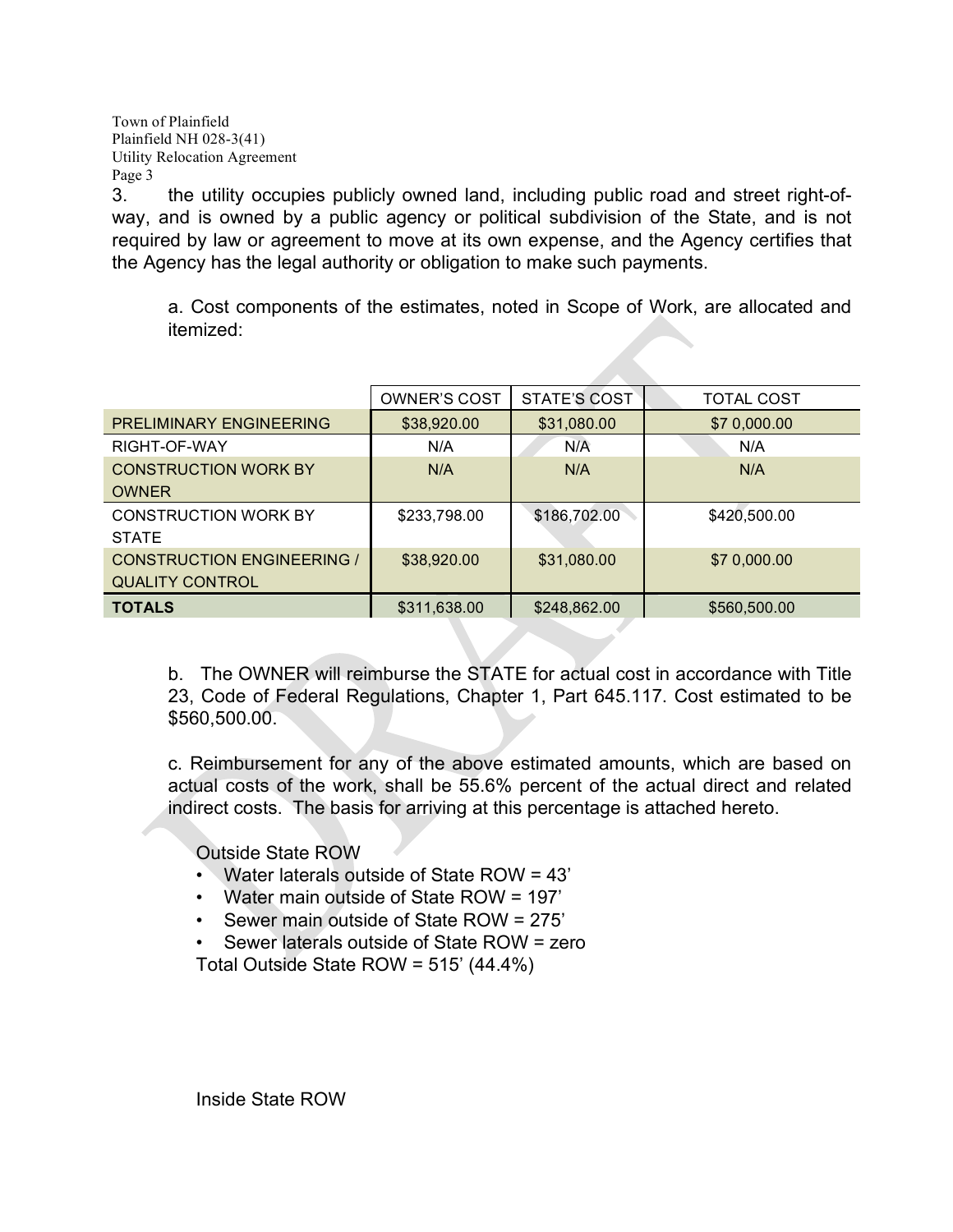- Water laterals within State ROW = 63'
- Water main within State ROW = 297'
- Sewer main within State ROW = 279'
- Sewer laterals within State ROW = 5'
- Total Inside State ROW = 644' (55.6%)

d. The Town of Plainfield will have six months following advertisement of the project to reimburse the State for the remaining billed amount for engineering services performed by the VTrans design consultant.

e. Town of Plainfield will have 3 years from the invoice date(s) to submit payment

for the balance of construction and construction inspection/quality control.

f. Progress payments to the STATE by the OWNER may be authorized.

g. Increases in the scope and cost of the RELOCATION WORK shall be authorized by a supplemental agreement initiated by the STATE by submitting to the OWNER, in writing, an itemized estimate and justification of the additional costs claimed.

#### **Effective Dates**

The following dates shall be authorized dates for charges of the RELOCATION WORK. Costs and expenses incurred prior to these dates are not eligible for reimbursement.

- a. Preliminary engineering and right-of-way investigation was authorized as of August 07, 2014.
- b. Right-of-Way acquisition was authorized as of TBD.
- c. Following execution of this agreement, the STATE will establish a date, in writing, after which the STATE will be authorized to incur construction, quality control and inspection costs. If not otherwise determined, the effective date shall be the date of execution of this agreement.

#### **Termination**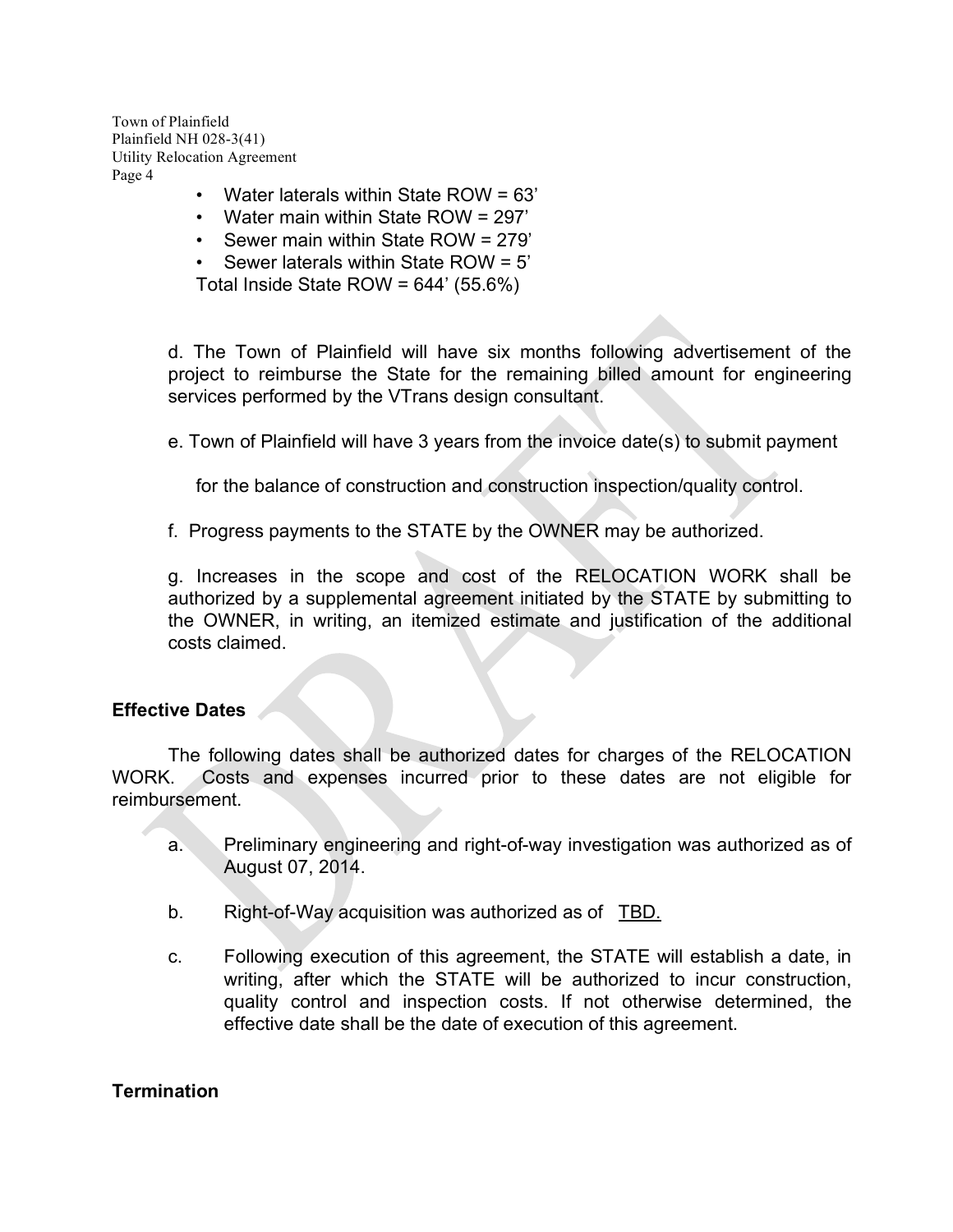That upon completion of the RELOCATION WORK and final payment of any money due under the terms of this agreement, this agreement shall terminate. Upon termination of the agreement, the relationship between the STATE and the OWNER with respect to the OWNER's facilities shall be in accordance with applicable State and Federal laws and regulations governing the operation of utility facilities within public highways.

# **THE STATE AGREES:**

That it shall require the highway construction project to be prosecuted at all times with reasonable care in accordance with the Standard Specifications for Construction, as

modified by such special provisions as may be attached to the highway construction contract.

That the OWNER and its agents shall be granted access within the limits of the highway construction projects at all times during the life of the project for the purpose of operating, maintaining, relocating or reconstructing its facilities.

That the OWNER shall be notified at least twenty-four (24) hours in advance of a planned interruption to the normal usage of the OWNER's facilities.

# **THE OWNER AGREES:**

That the plans for the RELOCATION WORK are based on standards which conform to or exceed the minimum requirements of all applicable National, State and Local codes and regulations and that the OWNER is solely responsible for the operation and maintenance of utility plant covered by or completed under this agreement in conformity with such standards.

To purchase all necessary rights-of-way and easements as are required to accommodate the RELOCATION WORK, and to secure such permits and approvals as are required.

To provide quality control and on-the-job inspection of materials and construction methods used in the RELOCATION WORK described in the "SCOPE OF WORK", at no cost to the STATE, and to save the STATE free and harmless from any responsibility therefore, except where the STATE shall disregard written exceptions filed with the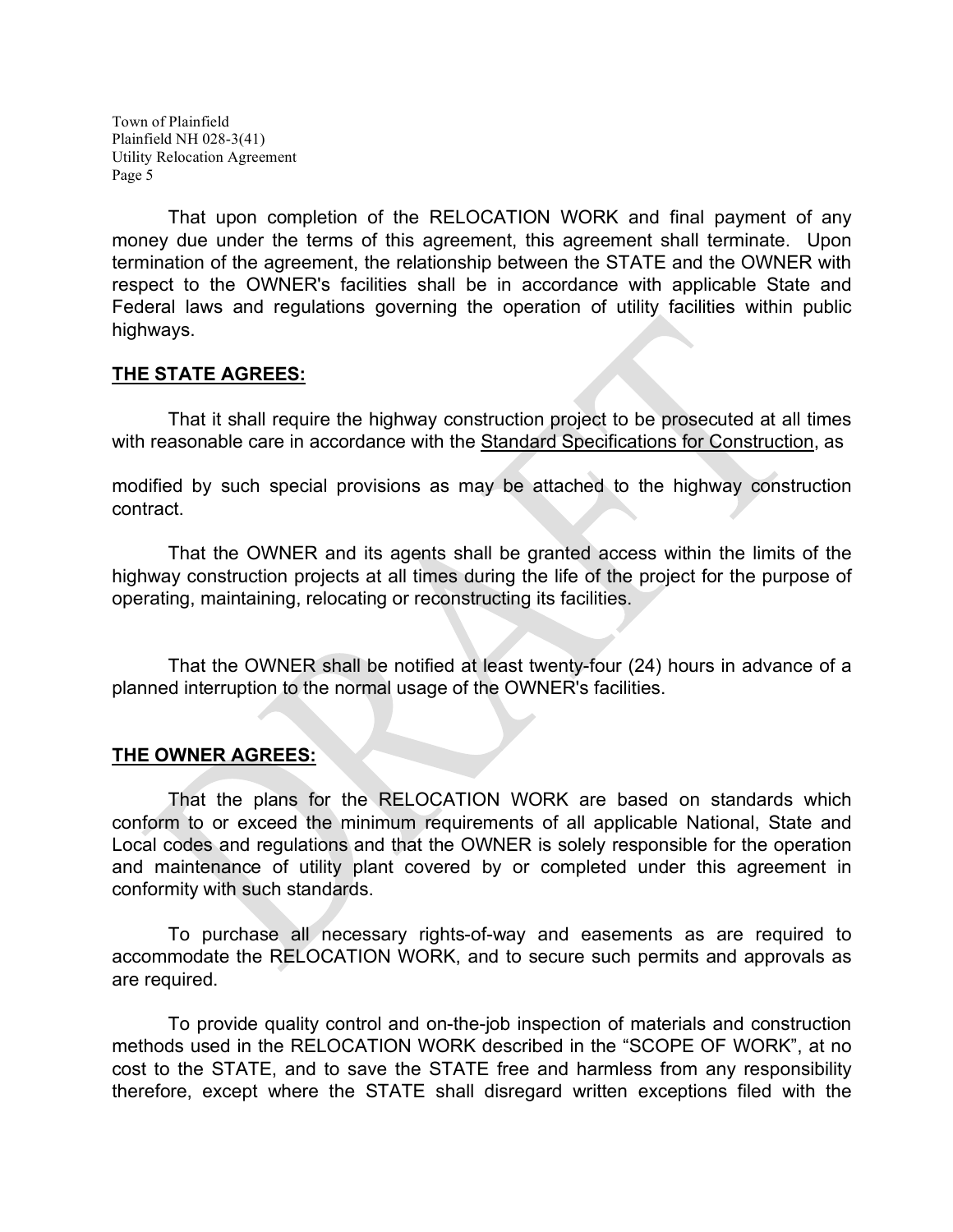Town of Plainfield Plainfield NH 028-3(41) Utility Relocation Agreement Page 6 STATE by the inspector for the OWNER.

To cooperate with other utility companies, the STATE, and contractors employed by the STATE, and to carry out its activities in such a way as not to obstruct or delay other work being performed within the project area.

To notify the STATE of any substantial changes in the scope or character of the RELOCATION WORK when those costs associated with the change increase the total project cost by more than ten (10) percent of the original estimate. This notification should be made as soon as the need for such change becomes apparent.

To notify the STATE at least twenty-four (24) hours in advance of beginning or

resuming RELOCATION WORK for which reimbursement will be claimed.

To submit to the STATE, upon request, weekly progress reports of labor, materials and equipment used in the RELOCATION WORK.

To maintain in good and safe condition its plant and facilities located within the project limits and to repair any property damage resulting from such maintenance to the satisfaction of the STATE.

To accept facilities constructed in the RELOCATION WORK described in paragraph (d) immediately upon completion and demonstrated capability of the system to function as intended.

To accumulate all actual direct and related indirect costs by means of special work orders or job orders in accordance with the accounting procedures used in its regular work.

To include in any progress or final billing to the STATE receipted bills from third parties where applicable and a detailed statement of labor, materials, equipment and incidental expenses incurred in the RELOCATION WORK during the billing period. The STATE will send invoices directly to Town of Plainfield at PO Box 217, Plainfield, VT 05667.

To submit final billing for reimbursement to the STATE within 120 days after completion of the work, such billing to contain the information required by 23 C.F.R. 645.117(i).

To allow authorized representatives of the STATE and the FHWA to audit its utility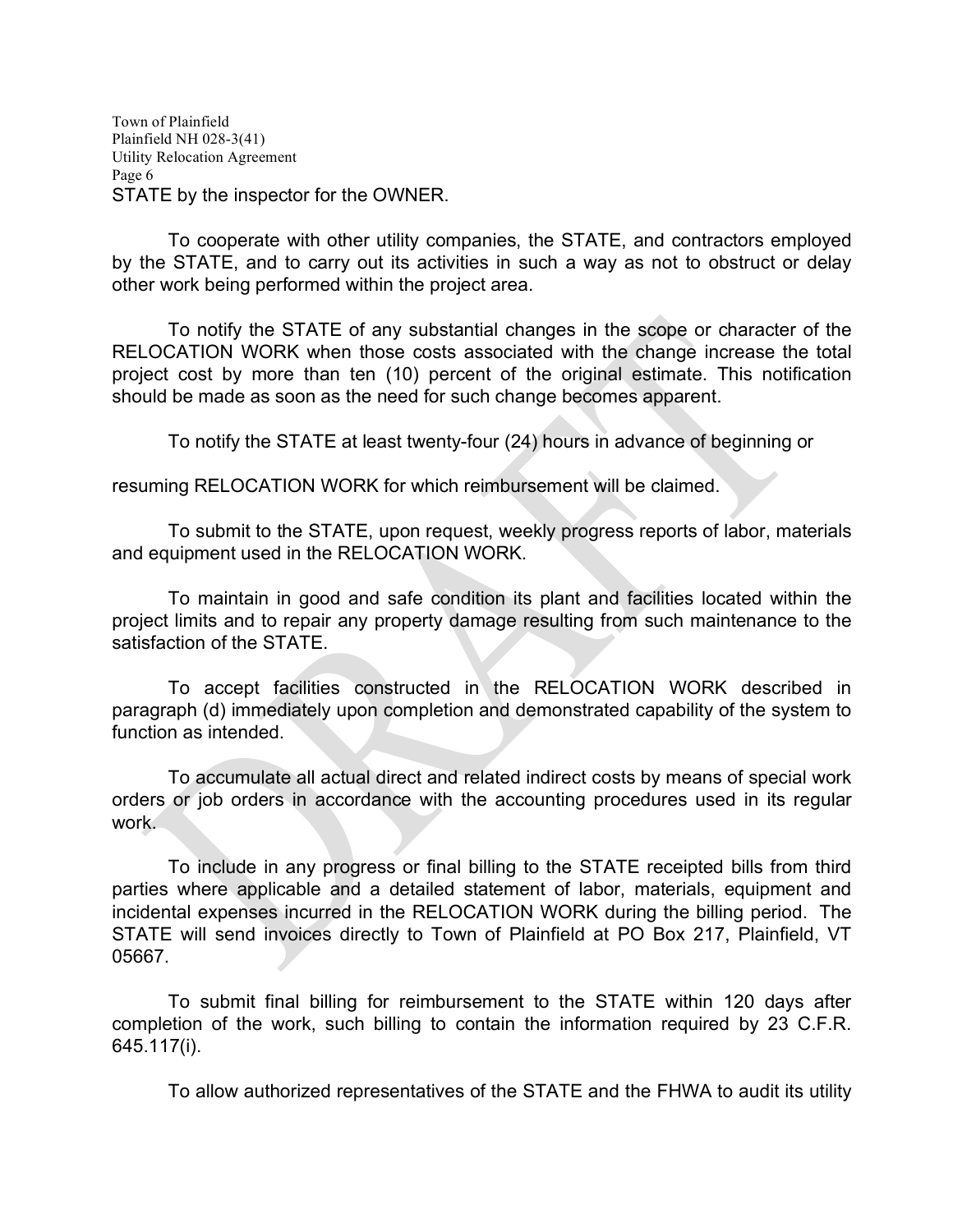Town of Plainfield Plainfield NH 028-3(41) Utility Relocation Agreement Page 7 cost records as may be required in determining reimbursement, including investigation of all records and any stipulation made by the OWNER as to the derivation of betterment

and expired service life, if any, and to retain such records for a minimum of three (3)<br>vears after final payment has been received. years after final payment has